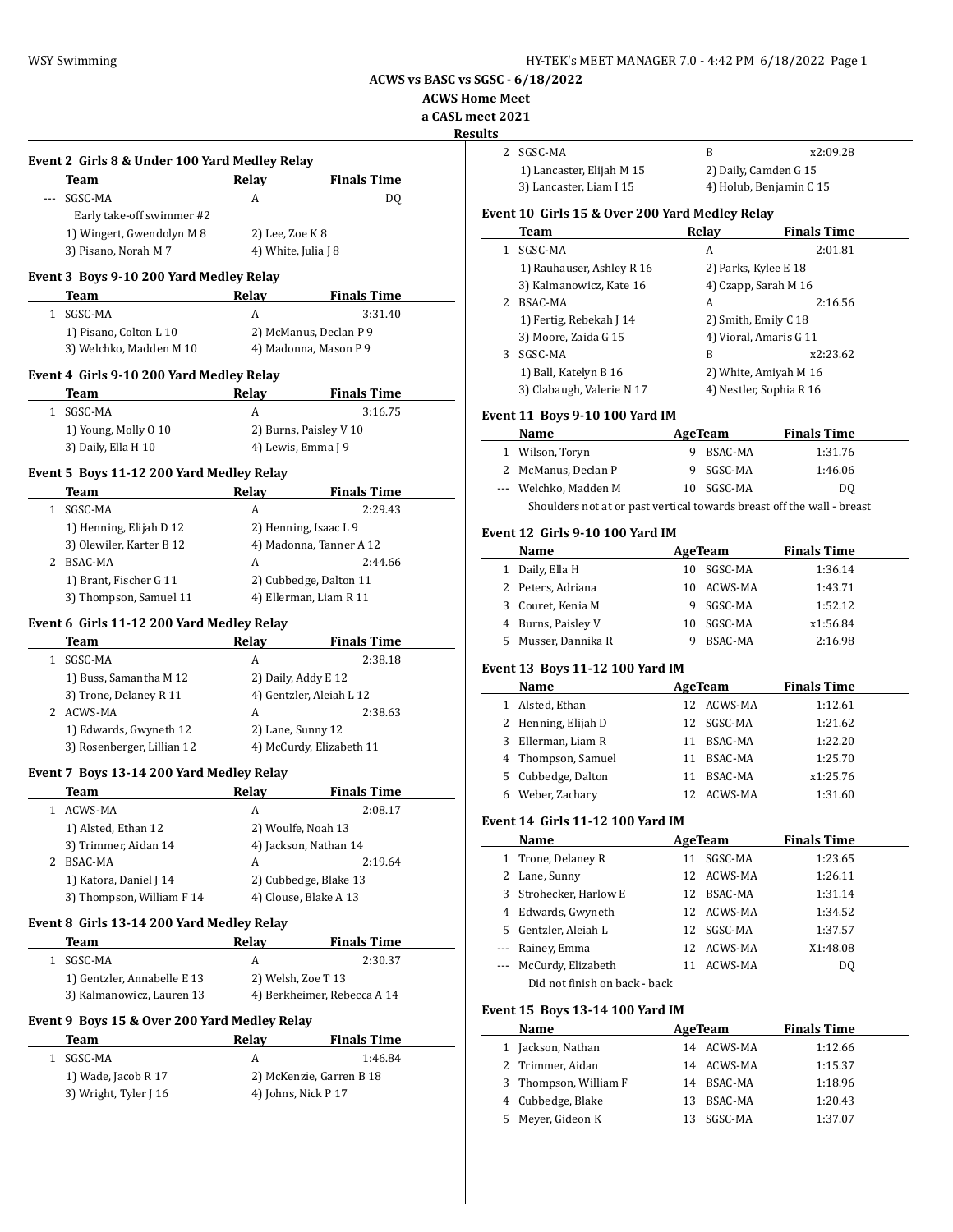**ACWS Home Meet a CASL meet 2021**

**Results** 

| . |
|---|
|   |
|   |

|              | Event 16  Girls 13-14 100 Yard IM          |        |                    |                    |
|--------------|--------------------------------------------|--------|--------------------|--------------------|
|              | Name                                       |        | <b>AgeTeam</b>     | <b>Finals Time</b> |
|              | 1 Kalmanowicz, Lauren                      |        | 13 SGSC-MA         | 1:13.45            |
|              | 2 Fertig, Rebekah J                        |        | 14 BSAC-MA         | 1:16.09            |
|              | 3 Eastman, Taylor                          |        | 14 ACWS-MA         | 1:35.38            |
|              | 4 Gentzler, Annabelle E                    |        | 13 SGSC-MA         | 1:42.38            |
|              | Event 17 Boys 15 & Over 100 Yard IM        |        |                    |                    |
|              | Name                                       |        | AgeTeam            | <b>Finals Time</b> |
|              | 1 McKenzie, Garren B                       |        | 18 SGSC-MA         | 1:07.47            |
|              | 2 Daily, Camden G                          |        | 15 SGSC-MA         | 1:12.41            |
|              | 3 Lancaster, Elijah M                      |        | 15 SGSC-MA         | x1:22.47           |
|              | Event 18  Girls 15 & Over 100 Yard IM      |        |                    |                    |
|              | Name                                       |        | <b>AgeTeam</b>     | <b>Finals Time</b> |
|              | 1 Kalmanowicz, Kate                        |        | 16 SGSC-MA         | 1:07.34            |
|              | 2 Smith, Emily C                           |        | 18 BSAC-MA         | 1:11.30            |
|              | 3 Clabaugh, Valerie N                      | 17     | SGSC-MA            | 1:11.84            |
|              | 4 White, Amiyah M                          |        | 16 SGSC-MA         | x1:26.51           |
|              | Event 19 Boys 8 & Under 25 Yard Freestyle  |        |                    |                    |
|              | Name                                       |        | <b>AgeTeam</b>     | <b>Finals Time</b> |
|              | 1 Lenda, Andrew                            |        | 8 ACWS-MA          | 16.98              |
|              | 2 Fertig, Jacob                            |        | 8 BSAC-MA          | 17.31              |
|              | 3 Young, Mason R                           |        | 8 SGSC-MA          | 24.50              |
|              | 4 Brant, Ford W                            |        | 7 BSAC-MA          | 24.69              |
| 5            | Miller, Kyrie                              |        | 6 ACWS-MA          | 26.37              |
|              | 6 Walker, Graham T                         |        | 8 SGSC-MA          | 27.39              |
| 7            | Heller, Landon J                           | 7      | SGSC-MA            | x29.51             |
| 8            | Lenda, Alexander                           | 5      | ACWS-MA            | x31.44             |
|              | 9 Vioral, Koen S                           | 7      | BSAC-MA            | x40.69             |
|              | Event 20 Girls 8 & Under 25 Yard Freestyle |        |                    |                    |
|              | Name                                       |        | <b>AgeTeam</b>     | <b>Finals Time</b> |
|              | 1 Guyer, Kyrie G                           |        | 8 BSAC-MA          | 23.70              |
|              | 2 White, Julia J                           |        | 8 SGSC-MA          | 25.75              |
| 3            | Ellerman, Audrey R                         |        | 7 BSAC-MA          | 27.40              |
| 4            | Lee, Zoe K                                 | 8      | SGSC-MA            | 28.30              |
| 5            | Hostetter, Mia                             | 8      | <b>BSAC-MA</b>     | x28.60             |
|              | 6 Olewiler, Kinley B                       | 7      | SGSC-MA            | x34.72             |
|              |                                            |        |                    |                    |
|              |                                            |        |                    |                    |
|              | Event 21 Boys 9-10 50 Yard Freestyle       |        |                    |                    |
|              | Name                                       |        | <b>AgeTeam</b>     | <b>Finals Time</b> |
| $\mathbf{1}$ | Fertig, Samuel V                           |        | 10 BSAC-MA         | 36.15              |
| 2            | McManus, Declan P                          | 9      | SGSC-MA            | 36.94              |
| 3            | Pisano, Colton L                           | 10     | SGSC-MA            | 39.25              |
|              | 4 Guyer, Levi S                            | 10     | BSAC-MA            | 52.87              |
|              | Event 22 Girls 9-10 50 Yard Freestyle      |        |                    |                    |
|              | Name                                       |        | <b>AgeTeam</b>     | <b>Finals Time</b> |
| $\mathbf{1}$ | Stine, Madison S                           |        | 10 BSAC-MA         | 36.59              |
| 2            | Swope, Marie                               | 7      | BSAC-MA            | 41.18              |
| 3            | Johnson, Simone I                          | 9      | BSAC-MA            | x44.95             |
| 4            | Burns, Paisley V                           | 10     | SGSC-MA            | 45.35              |
| 5<br>6       | Lewis, Emma J<br>Buchanan, Caroline        | 9<br>9 | SGSC-MA<br>ACWS-MA | 45.64<br>47.58     |

| Event 23 Boys 11-12 50 Yard Freestyle |  |  |  |
|---------------------------------------|--|--|--|

| Event 23 Boys 11-12 50 Yard Freestyle |                      |         |            |                    |  |
|---------------------------------------|----------------------|---------|------------|--------------------|--|
|                                       | Name                 | AgeTeam |            | <b>Finals Time</b> |  |
| 1                                     | Henning, Elijah D    | 12.     | SGSC-MA    | 32.21              |  |
|                                       | 2 Weber, Zachary     |         | 12 ACWS-MA | 35.83              |  |
| 3                                     | Hockenbraugh, Hunter |         | 11 ACWS-MA | 36.17              |  |
| 4                                     | Madonna, Tanner A    | 12      | SGSC-MA    | 36.50              |  |
| 5.                                    | Brant, Fischer G     | 11      | BSAC-MA    | 37.93              |  |
| 6                                     | Saporito, Charlie L  | 11      | BSAC-MA    | 41.47              |  |
| 7                                     | Ritchey, Alexander   | 12      | BSAC-MA    | x41.58             |  |
|                                       | Martineau, Steven    |         | 12 ACWS-MA | X48.21             |  |
|                                       | Gilmartin, Ryott     |         | 12 ACWS-MA | DO.                |  |
|                                       | False start          |         |            |                    |  |

## **Event 24 Girls 11-12 50 Yard Freestyle**

|                   | Name                     |    | AgeTeam    | <b>Finals Time</b> |  |
|-------------------|--------------------------|----|------------|--------------------|--|
| 1                 | Vioral, Amaris G         | 11 | BSAC-MA    | 28.47              |  |
|                   | Buss, Samantha M         | 12 | SGSC-MA    | 35.03              |  |
| 3                 | McCurdy, Elizabeth       | 11 | ACWS-MA    | 35.52              |  |
| 4                 | Coyne, Olivia            |    | 12 ACWS-MA | 36.74              |  |
|                   | 5 Edwards, Gwyneth       |    | 12 ACWS-MA | x40.67             |  |
| 6                 | Clabaugh, Lyla C         | 11 | SGSC-MA    | 41.63              |  |
|                   | --- Mummert, Maren       |    | 12 ACWS-MA | X35.58             |  |
|                   | --- Buchanan, Marguerite |    | 12 ACWS-MA | X41.33             |  |
|                   | Eastman, Braelyn         | 11 | ACWS-MA    | X41.67             |  |
| $\qquad \qquad -$ | Oyler, Violet            | 11 | ACWS-MA    | X43.42             |  |
|                   | Rainey, Emma             | 12 | ACWS-MA    | X44.50             |  |
|                   | Marshall, Kayleigh       | 11 | ACWS-MA    | X46.69             |  |

## **Event 25 Boys 13-14 50 Yard Freestyle**

| Name              | AgeTeam |            | <b>Finals Time</b> |
|-------------------|---------|------------|--------------------|
| 1 Jackson, Nathan |         | 14 ACWS-MA | 29.14              |
| 2 Trimmer, Aidan  |         | 14 ACWS-MA | 29.67              |
| 3 Henning, Sean F |         | 13 SGSC-MA | 30.17              |
| 4 Cubbedge, Blake |         | 13 BSAC-MA | 30.65              |
| 5 Clouse, Blake A | 13.     | BSAC-MA    | 32.56              |

#### **Event 26 Girls 13-14 50 Yard Freestyle**

| Name                    | AgeTeam |            | <b>Finals Time</b> |
|-------------------------|---------|------------|--------------------|
| 1 Welsh, Zoe T          |         | 13 SGSC-MA | 27.38              |
| 2 Gutshall, Kate I      |         | 14 BSAC-MA | 33.90              |
| 3 Eastman, Taylor       |         | 14 ACWS-MA | 34.46              |
| 4 Berkheimer, Rebecca A |         | 14 SGSC-MA | 46.52              |

### **Event 27 Boys 15 & Over 50 Yard Freestyle**

| Name                | AgeTeam |            | <b>Finals Time</b> |  |
|---------------------|---------|------------|--------------------|--|
| 1 Johns, Nick P     |         | 17 SGSC-MA | 24.46              |  |
| 2 Lancaster, Liam I |         | 15 SGSC-MA | 27.24              |  |
| 3 Holub, Benjamin C |         | 15 SGSC-MA | x28.41             |  |
| 4 Miller, Gus J     |         | 15 BSAC-MA | 29.33              |  |

## **Event 28 Girls 15 & Over 50 Yard Freestyle**

| Name                  | AgeTeam    | <b>Finals Time</b> |  |
|-----------------------|------------|--------------------|--|
| 1 Rauhauser, Ashley R | 16 SGSC-MA | 26.64              |  |
| 2 Smith, Emily C      | 18 BSAC-MA | 27.50              |  |
| 3 Czapp, Sarah M      | 16 SGSC-MA | 27.68              |  |
| 4 Ball, Katelyn B     | 16 SGSC-MA | x34.76             |  |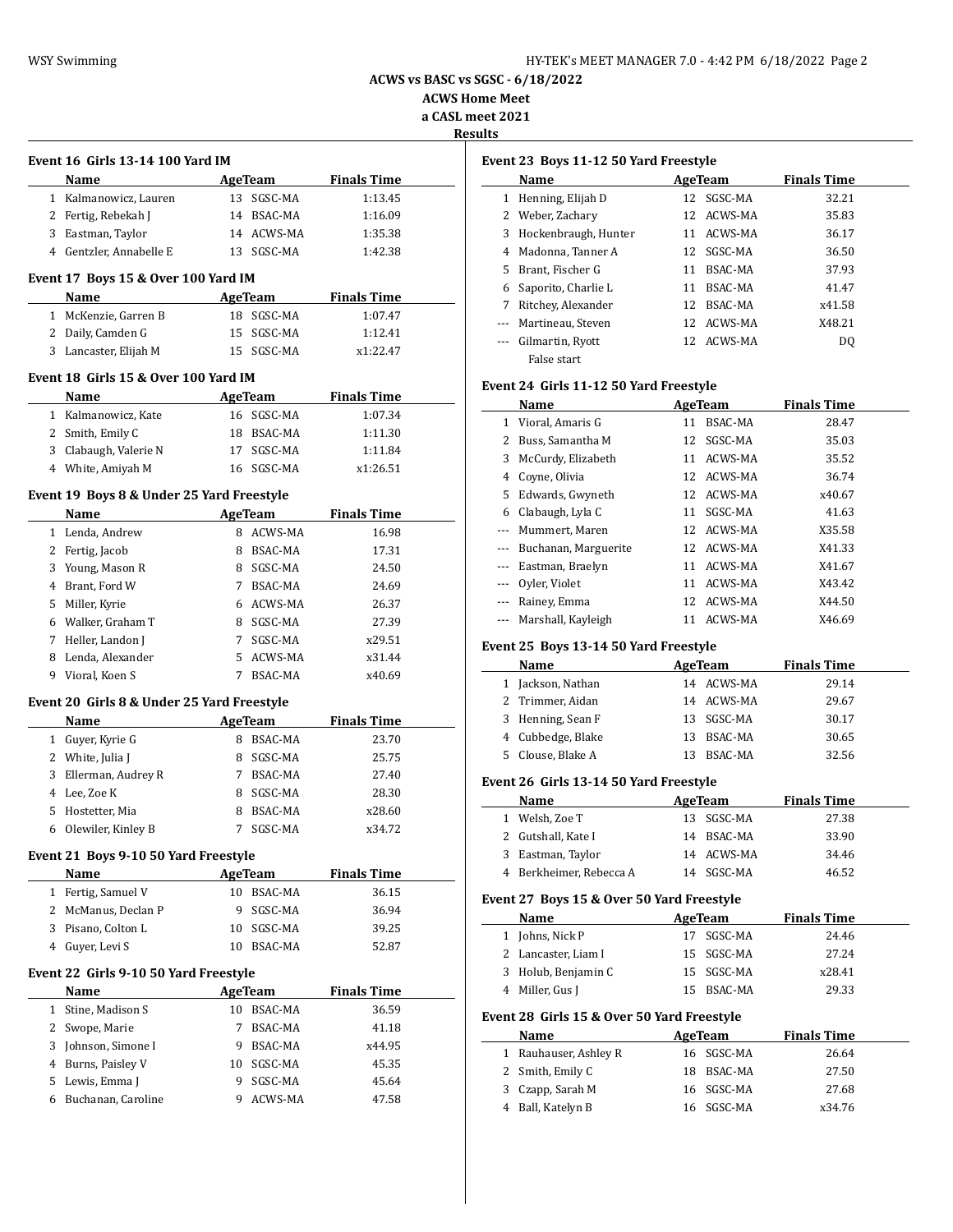**ACWS Home Meet**

**a CASL meet 2021**

**Results**

 $\overline{a}$ 

 $\overline{\phantom{a}}$ 

 $\overline{\phantom{a}}$ 

|   | Event 29 Boys 8 & Under 25 Yard Backstroke |    |                |                    |  |  |  |
|---|--------------------------------------------|----|----------------|--------------------|--|--|--|
|   | Name                                       |    | AgeTeam        | <b>Finals Time</b> |  |  |  |
| 1 | Lenda, Andrew                              | 8  | ACWS-MA        | 22.23              |  |  |  |
| 2 | Brant, Ford W                              |    | <b>BSAC-MA</b> | 27.55              |  |  |  |
| 3 | Vioral, Koen S                             |    | BSAC-MA        | 28.44              |  |  |  |
| 4 | Walker, Graham T                           | 8  | SGSC-MA        | 30.00              |  |  |  |
|   | 5 Young, Mason R                           | 8  | SGSC-MA        | 30.44              |  |  |  |
| 6 | Miller, Kyrie                              | 6  | ACWS-MA        | 30.55              |  |  |  |
| 7 | Heller, Landon J                           |    | SGSC-MA        | x34.91             |  |  |  |
| 8 | Lenda, Alexander                           | 5. | ACWS-MA        | x40.56             |  |  |  |

#### **Event 30 Girls 8 & Under 25 Yard Backstroke**

| Name                   | AgeTeam             | <b>Finals Time</b> |
|------------------------|---------------------|--------------------|
| White, Julia J         | SGSC-MA<br>8        | 27.85              |
| 2 Ellerman, Audrey R   | BSAC-MA             | 29.15              |
| Guyer, Kyrie G<br>3    | <b>BSAC-MA</b><br>8 | 32.03              |
| 4 Wingert, Gwendolyn M | SGSC-MA<br>8        | 33.20              |
| Hostetter, Mia<br>5.   | <b>BSAC-MA</b><br>8 | x33.80             |
| Olewiler, Kinley B     | SGSC-MA             | x44.25             |

#### **Event 31 Boys 9-10 50 Yard Backstroke**

| Name                          | AgeTeam       | <b>Finals Time</b> |
|-------------------------------|---------------|--------------------|
| Wilson, Toryn<br>$\mathbf{1}$ | BSAC-MA       | 40.07              |
| 2 Henning, Isaac L            | 9 SGSC-MA     | 41.12              |
| 3 Madonna, Mason P            | 9 SGSC-MA     | 49.33              |
| 4 Guyer, Levi S               | BSAC-MA<br>10 | 1:08.70            |

## **Event 32 Girls 9-10 50 Yard Backstroke**

|   | <b>Name</b>          |    | AgeTeam | <b>Finals Time</b> |  |
|---|----------------------|----|---------|--------------------|--|
| 1 | Stine, Madison S     | 10 | BSAC-MA | 41.59              |  |
|   | 2 Johnson, Simone I  |    | BSAC-MA | 52.24              |  |
|   | 3 Lewis, Emma J      |    | SGSC-MA | 54.50              |  |
|   | 4 Buchanan, Caroline |    | ACWS-MA | 57.34              |  |
|   | 5 Michael, Ada J     |    | SGSC-MA | 57.87              |  |
|   | Couret, Kenia M      |    | SGSC-MA | DO.                |  |
|   | False start          |    |         |                    |  |

#### **Event 33 Boys 11-12 50 Yard Backstroke**

|   | Name                   | AgeTeam |            | <b>Finals Time</b> |  |
|---|------------------------|---------|------------|--------------------|--|
| 1 | Olewiler, Karter B     |         | 12 SGSC-MA | 33.03              |  |
|   | 2 Brown, Luke          |         | 12 ACWS-MA | 37.10              |  |
|   | 3 Thompson, Samuel     | 11      | BSAC-MA    | 39.00              |  |
| 4 | Gilmartin, Ryott       |         | 12 ACWS-MA | 44.38              |  |
|   | 5 Hockenbraugh, Hunter | 11      | ACWS-MA    | x48.59             |  |
|   | Saporito, Charlie L    | 11      | BSAC-MA    | DO.                |  |
|   | Did not finish on back |         |            |                    |  |
|   | Martineau, Steven      |         | 12 ACWS-MA | XDO                |  |
|   | Did not finish on back |         |            |                    |  |

#### **Event 34 Girls 11-12 50 Yard Backstroke**

|   | <b>Name</b>            | AgeTeam    | <b>Finals Time</b> |
|---|------------------------|------------|--------------------|
|   | Daily, Addy E          | 12 SGSC-MA | 36.37              |
|   | 2 Rosenberger, Lillian | 12 ACWS-MA | 38.53              |
| 3 | Mummert, Maren         | 12 ACWS-MA | 42.55              |
|   | 4 Edwards, Gwyneth     | 12 ACWS-MA | x44.01             |
|   | 5 Trone, Delaney R     | SGSC-MA    | 44.21              |
| 6 | Strohecker, Harlow E   | BSAC-MA    | 48.20              |

| .э |                        |            |                 |  |
|----|------------------------|------------|-----------------|--|
|    | --- McCurdy, Elizabeth | 11 ACWS-MA | X43.35          |  |
|    | --- Eastman, Braelyn   | 11 ACWS-MA | X48.02          |  |
|    | --- Marshall, Kayleigh | 11 ACWS-MA | X52.56          |  |
|    | --- Oyler, Violet      | 11 ACWS-MA | XD <sub>0</sub> |  |
|    | Did not finish on back |            |                 |  |

#### **Event 35 Boys 13-14 50 Yard Backstroke**

| Name               | AgeTeam        | <b>Finals Time</b> |  |
|--------------------|----------------|--------------------|--|
| 1 Katora, Daniel J | 14 BSAC-MA     | 31.82              |  |
| 2 Jackson, Nathan  | 14 ACWS-MA     | 38.38              |  |
| 3 Henning, Sean F  | 13 SGSC-MA     | 38.83              |  |
| 4 Clouse, Blake A  | BSAC-MA<br>13. | 41.29              |  |

## **Event 36 Girls 13-14 50 Yard Backstroke**

| Name                    | AgeTeam    | <b>Finals Time</b> |
|-------------------------|------------|--------------------|
| 1 Kalmanowicz, Lauren   | 13 SGSC-MA | 33.35              |
| 2 Gutshall, Kate I      | 14 BSAC-MA | 42.30              |
| 3 Gentzler, Annabelle E | 13 SGSC-MA | 48.46              |

#### **Event 37 Boys 15 & Over 50 Yard Backstroke**

| <b>Name</b>         | AgeTeam    | <b>Finals Time</b> |
|---------------------|------------|--------------------|
| 1 Wright, Tyler J   | 16 SGSC-MA | 28.06              |
| 2 Holub, Benjamin C | 15 SGSC-MA | 40.33              |

## **Event 38 Girls 15 & Over 50 Yard Backstroke**

|   | Name                  | AgeTeam    | <b>Finals Time</b> |  |
|---|-----------------------|------------|--------------------|--|
| 1 | Bortner, Madison N    | 15 SGSC-MA | 31.75              |  |
|   | 2 Czapp, Sarah M      | 16 SGSC-MA | 34.68              |  |
| 3 | Moore, Zaida G        | 15 BSAC-MA | 35.10              |  |
|   | 4 White, Amiyah M     | 16 SGSC-MA | x38.64             |  |
|   | --- Nestler, Sophia R | 16 SGSC-MA | X37.34             |  |

## **Event 39 Boys 9-10 100 Yard Freestyle**

|  | Name                | AgeTeam    | <b>Finals Time</b> |  |
|--|---------------------|------------|--------------------|--|
|  | 1 Fertig, Samuel V  | 10 BSAC-MA | 1:25.15            |  |
|  | 2 Welchko, Madden M | 10 SGSC-MA | 1:38.07            |  |

### **Event 40 Girls 9-10 100 Yard Freestyle**

|    | Name                |    | AgeTeam    | <b>Finals Time</b> |
|----|---------------------|----|------------|--------------------|
|    | 1 Stine, Madison S  | 10 | BSAC-MA    | 1:18.39            |
|    | 2 Young, Molly O    | 10 | SGSC-MA    | 1:26.20            |
|    | 3 Peters, Adriana   |    | 10 ACWS-MA | 1:34.54            |
|    | 4 Johnson, Simone I |    | BSAC-MA    | 1:41.92            |
| 5. | Michael, Ada J      |    | SGSC-MA    | 1:53.87            |

## **Event 41 Boys 11-12 100 Yard Freestyle**

|              | Name                   | AgeTeam |            | <b>Finals Time</b> |  |
|--------------|------------------------|---------|------------|--------------------|--|
| $\mathbf{1}$ | Olewiler, Karter B     | 12      | SGSC-MA    | 1:01.62            |  |
|              | 2 Alsted, Ethan        |         | 12 ACWS-MA | 1:05.62            |  |
|              | 3 Madonna, Tanner A    | 12      | SGSC-MA    | 1:19.62            |  |
|              | 4 Hockenbraugh, Hunter | 11      | ACWS-MA    | 1:25.78            |  |
|              | 5 Brant, Fischer G     | 11      | BSAC-MA    | 1:29.98            |  |
| 6            | Ritchey, Alexander     | 12      | BSAC-MA    | 1:36.84            |  |
|              | Saporito, Charlie L    | 11      | BSAC-MA    | x1:43.92           |  |
| 8            | Gilmartin, Ryott       | 12      | ACWS-MA    | x1:57.83           |  |
|              | Martineau, Steven      | 12      | ACWS-MA    | X1:48.45           |  |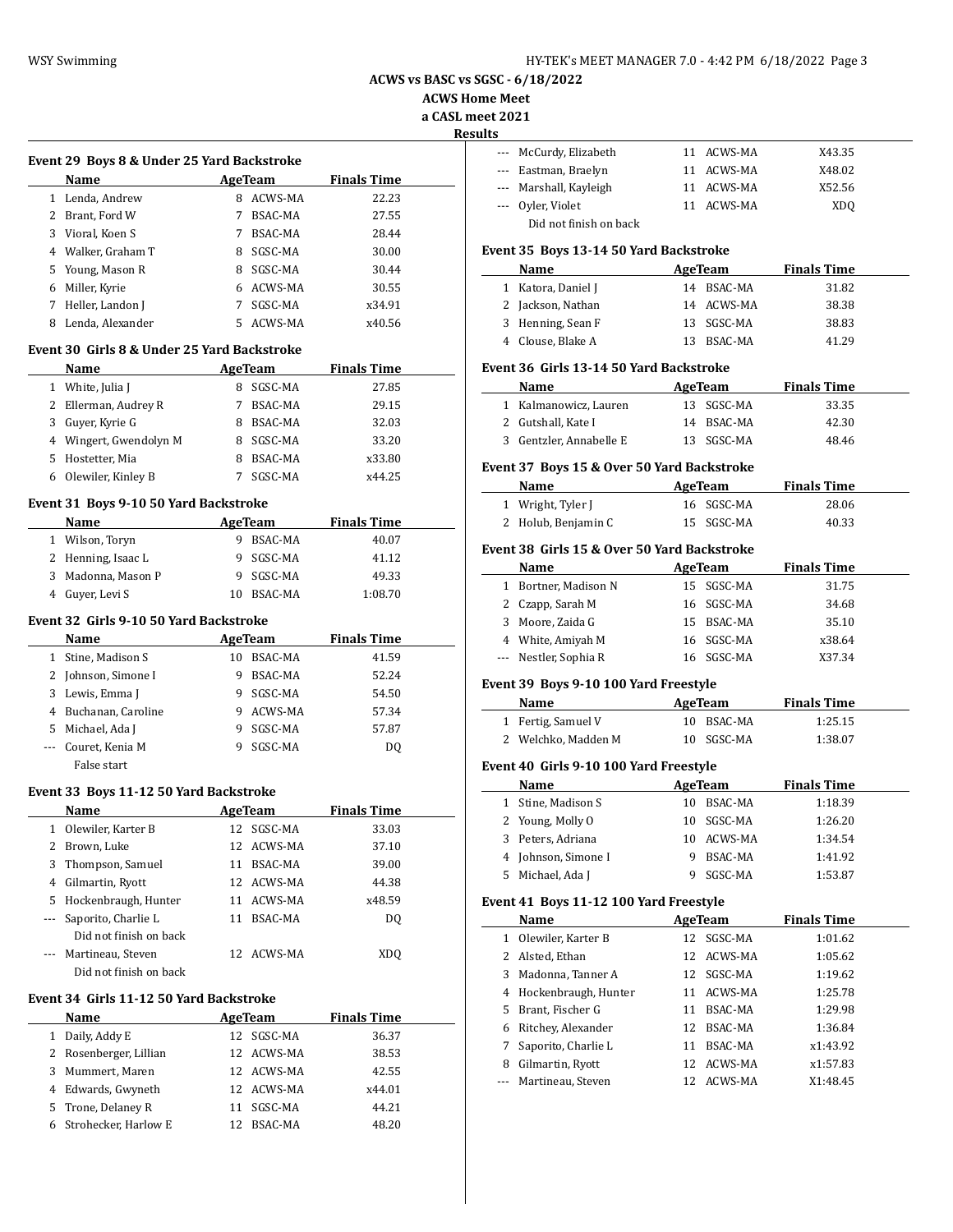**ACWS Home Meet**

**a CASL meet 2021**

**Results**

 $\frac{1}{2}$ 

 $\overline{a}$ 

|          | <b>Name</b>          |     | AgeTeam    | <b>Finals Time</b> |
|----------|----------------------|-----|------------|--------------------|
| 1.       | Vioral, Amaris G     | 11  | BSAC-MA    | 1:05.79            |
|          | Rosenberger, Lillian | 12. | ACWS-MA    | 1:14.34            |
| 3        | Lane, Sunny          |     | 12 ACWS-MA | 1:18.61            |
| 4        | Buss, Samantha M     |     | 12 SGSC-MA | 1:21.62            |
| 5.       | Gentzler, Aleiah L   | 12. | SGSC-MA    | 1:23.46            |
| 6        | Clabaugh, Lyla C     | 11  | SGSC-MA    | x1:32.67           |
|          | Buchanan, Marguerite |     | 12 ACWS-MA | X1:31.23           |
| $\cdots$ | Marshall, Kayleigh   | 11  | ACWS-MA    | X1:47.34           |
|          | Coyne, Olivia        |     | 12 ACWS-MA | DO.                |
|          | No touch on turn     |     |            |                    |

#### **Event 43 Boys 13-14 100 Yard Freestyle**

|      | <b>Name</b>        |    | AgeTeam    | <b>Finals Time</b> |
|------|--------------------|----|------------|--------------------|
|      | 1 Katora, Daniel J |    | 14 BSAC-MA | 1:00.84            |
| $*2$ | Woulfe, Noah       |    | 13 ACWS-MA | 1:05.97            |
|      | *2 Trimmer, Aidan  |    | 14 ACWS-MA | 1:05.97            |
|      | 4 Clouse, Blake A  |    | 13 BSAC-MA | 1:15.72            |
|      | 5 Meyer, Gideon K  | 13 | SGSC-MA    | 1:25.24            |

## **Event 44 Girls 13-14 100 Yard Freestyle**

|                                            | <b>Name</b>             |  | AgeTeam    | <b>Finals Time</b> |  |
|--------------------------------------------|-------------------------|--|------------|--------------------|--|
|                                            | Welsh, Zoe T            |  | 13 SGSC-MA | 1:00.20            |  |
|                                            | 2 Gutshall, Kate I      |  | 14 BSAC-MA | 1:18.62            |  |
|                                            | 3 Berkheimer, Rebecca A |  | 14 SGSC-MA | 1:47.69            |  |
| Event 45 Boys 15 & Over 100 Yard Freestyle |                         |  |            |                    |  |

|   | <b>Name</b>                                 |    | AgeTeam    | <b>Finals Time</b> |  |
|---|---------------------------------------------|----|------------|--------------------|--|
| 1 | Wade, Jacob R                               | 17 | SGSC-MA    | 48.56              |  |
|   | Lancaster, Elijah M                         | 15 | SGSC-MA    | 1:05.23            |  |
| 3 | Miller, Gus J                               | 15 | BSAC-MA    | 1:05.51            |  |
|   | Event 46 Girls 15 & Over 100 Yard Freestyle |    |            |                    |  |
|   |                                             |    |            |                    |  |
|   | <b>Name</b>                                 |    | AgeTeam    | <b>Finals Time</b> |  |
| 1 | Kalmanowicz, Kate                           | 16 | SGSC-MA    | 59.81              |  |
| 2 | Parks, Kylee E                              | 18 | SGSC-MA    | 1:04.73            |  |
| 3 | Moore, Zaida G                              | 15 | BSAC-MA    | 1:09.39            |  |
| 4 | Nestler, Sophia R                           |    | 16 SGSC-MA | x1:11.32           |  |

## **Event 47 Boys 8 & Under 25 Yard Breaststroke**

|   | <b>Name</b>                                    | AgeTeam |           | <b>Finals Time</b> |  |
|---|------------------------------------------------|---------|-----------|--------------------|--|
| 1 | Lenda, Andrew                                  | 8       | ACWS-MA   | 23.14              |  |
| 2 | Fertig, Jacob                                  | 8       | BSAC-MA   | 30.21              |  |
|   | Brant, Ford W                                  |         | BSAC-MA   | DO.                |  |
|   | Hands brought beyond the hipline during stroke |         |           |                    |  |
|   | --- Heller, Landon J                           |         | SGSC-MA   | DO.                |  |
|   | Scissors kick                                  |         |           |                    |  |
|   | --- Lenda, Alexander                           |         | 5 ACWS-MA | DO.                |  |
|   | Arms two strokes underwater                    |         |           |                    |  |
|   | Miller, Kyrie                                  | 6       | ACWS-MA   | DO.                |  |
|   | Hands brought beyond the hipline during stroke |         |           |                    |  |

#### **Event 48 Girls 8 & Under 25 Yard Breaststroke**

| Name              | AgeTeam   | <b>Finals Time</b> |  |
|-------------------|-----------|--------------------|--|
| 1 Pisano, Norah M | 7 SGSC-MA | 32.95              |  |

| --- Lee, Zoe K                                 | 8 | SGSC-MA | DO  |
|------------------------------------------------|---|---------|-----|
| Hands brought beyond the hipline during stroke |   |         |     |
| --- Wingert, Gwendolyn M                       | 8 | SGSC-MA | DO. |
| Hands brought beyond the hipline during stroke |   |         |     |
| Swope, Marie                                   |   | BSAC-MA | DO. |
| Downward butterfly kick                        |   |         |     |
| Ellerman, Audrey R                             |   | BSAC-MA | DO. |
| Scissors kick                                  |   |         |     |

#### **Event 49 Boys 9-10 50 Yard Breaststroke**

|   | Name                        |    | AgeTeam | <b>Finals Time</b> |  |
|---|-----------------------------|----|---------|--------------------|--|
|   | Henning, Isaac L            | 9  | SGSC-MA | 44.92              |  |
|   | 2 Fertig, Samuel V          | 10 | BSAC-MA | 59.45              |  |
| 3 | Pisano, Colton L            | 10 | SGSC-MA | 1:01.67            |  |
|   | --- Madonna, Mason P        | 9  | SGSC-MA | DO.                |  |
|   | Arms two strokes underwater |    |         |                    |  |

#### **Event 50 Girls 9-10 50 Yard Breaststroke**

| Name                    | AgeTeam |                | <b>Finals Time</b> |  |
|-------------------------|---------|----------------|--------------------|--|
| Daily, Ella H           | 10      | SGSC-MA        | 50.78              |  |
| Couret, Kenia M         | 9       | SGSC-MA        | 56.57              |  |
| Musser, Dannika R       | 9       | <b>BSAC-MA</b> | 1:01.54            |  |
| Lewis, Emma J           | 9       | SGSC-MA        | x1:02.36           |  |
| Buchanan, Caroline      | ч       | ACWS-MA        | DO.                |  |
| Downward butterfly kick |         |                |                    |  |

## **Event 51 Boys 11-12 50 Yard Breaststroke**

|   | Name                |    | AgeTeam        | <b>Finals Time</b> |  |
|---|---------------------|----|----------------|--------------------|--|
|   | Alsted, Ethan       |    | 12 ACWS-MA     | 39.67              |  |
|   | Brown, Luke         |    | 12 ACWS-MA     | 40.28              |  |
|   | 3 Henning, Elijah D |    | 12 SGSC-MA     | 40.35              |  |
| 4 | Ellerman, Liam R    | 11 | BSAC-MA        | 42.59              |  |
|   | 5 Cubbedge, Dalton  | 11 | <b>BSAC-MA</b> | 46.48              |  |
| 6 | Weber, Zachary      |    | 12 ACWS-MA     | x49.89             |  |
|   | Ritchey, Alexander  |    | BSAC-MA        | x50.10             |  |

#### **Event 52 Girls 11-12 50 Yard Breaststroke**

|   | Name                  | AgeTeam        | <b>Finals Time</b> |
|---|-----------------------|----------------|--------------------|
| 1 | Daily, Addy E         | 12 SGSC-MA     | 43.00              |
| 2 | Strohecker, Harlow E  | BSAC-MA<br>12. | 45.03              |
| 3 | Lane, Sunny           | 12 ACWS-MA     | 45.67              |
| 4 | Buss, Samantha M      | 12 SGSC-MA     | 50.52              |
| 5 | Rainey, Emma          | 12 ACWS-MA     | 51.13              |
|   | Oyler, Violet         | 11 ACWS-MA     | X1:02.73           |
|   | Buchanan, Marguerite  | 12 ACWS-MA     | DO.                |
|   | Non-simultaneous arms |                |                    |
|   | Eastman, Braelyn      | ACWS-MA        | XDO                |
|   | Scissors kick         |                |                    |

## **Event 53 Boys 13-14 50 Yard Breaststroke**

| Name                  | AgeTeam    | <b>Finals Time</b> |
|-----------------------|------------|--------------------|
| 1 Henning, Sean F     | 13 SGSC-MA | 37.47              |
| 2 Woulfe, Noah        | 13 ACWS-MA | 37.69              |
| 3 Katora, Daniel J    | 14 BSAC-MA | 40.28              |
| 4 Thompson, William F | 14 BSAC-MA | 40.39              |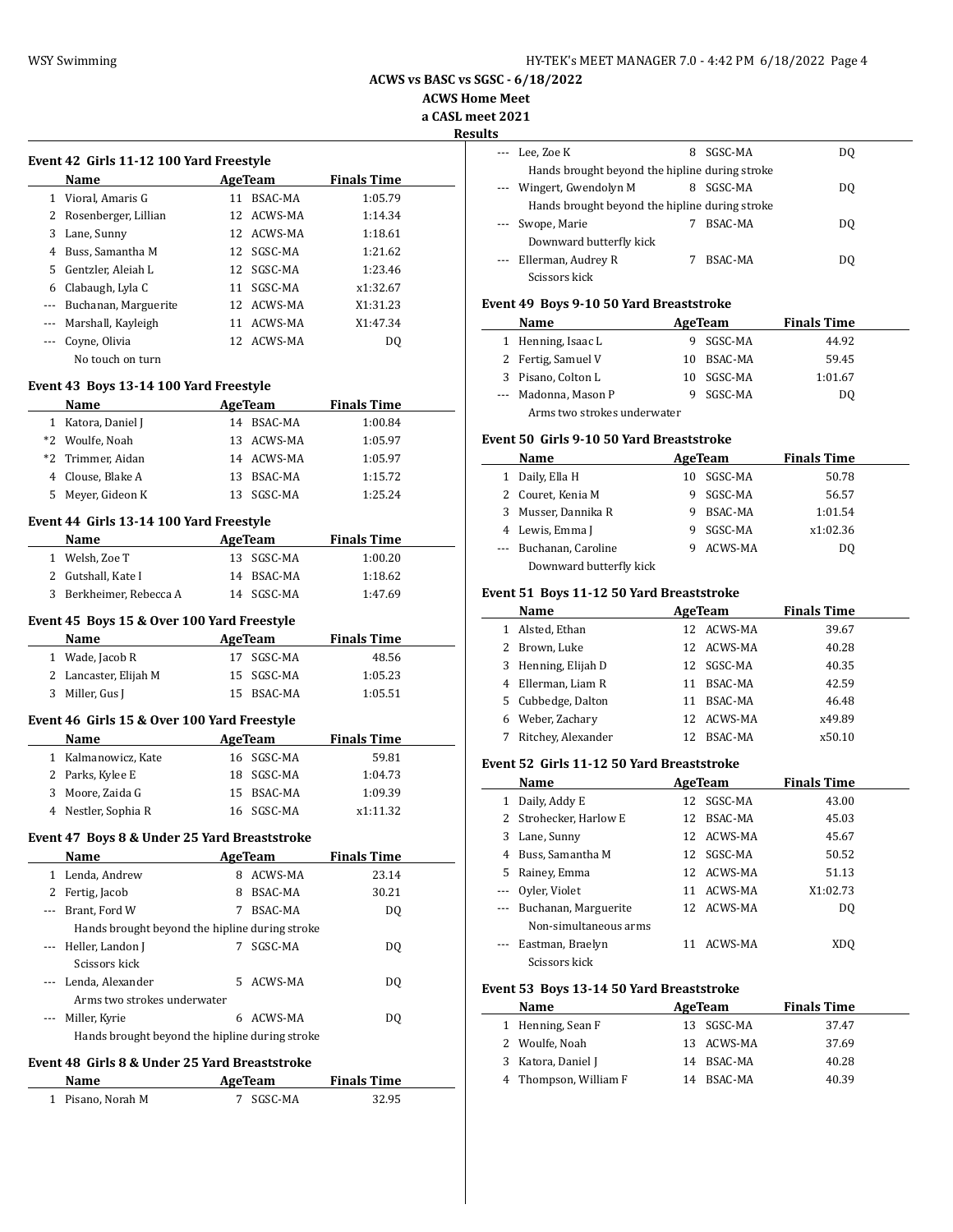| HY-TEK's MEET MANAGER 7.0 - 4:42 PM 6/18/2022 Page 5 |  |
|------------------------------------------------------|--|
|------------------------------------------------------|--|

**ACWS Home Meet a CASL meet 2021**

**Results**

| Event 54 Girls 13-14 50 Yard Breaststroke<br>Name |   | AgeTeam        | <b>Finals Time</b>          |
|---------------------------------------------------|---|----------------|-----------------------------|
| 1 Kalmanowicz, Lauren                             |   | 13 SGSC-MA     | 38.12                       |
| 2 Fertig, Rebekah J                               |   | 14 BSAC-MA     | 40.38                       |
| 3 Eastman, Taylor                                 |   | 14 ACWS-MA     | 48.14                       |
| 4 Berkheimer, Rebecca A                           |   | 14 SGSC-MA     | 53.96                       |
|                                                   |   |                |                             |
| Event 55 Boys 15 & Over 50 Yard Breaststroke      |   |                |                             |
| Name                                              |   | AgeTeam        | <b>Finals Time</b>          |
| 1 Wade, Jacob R                                   |   | 17 SGSC-MA     | 30.31                       |
| 2 McKenzie, Garren B                              |   | 18 SGSC-MA     | 32.24                       |
| 3 Daily, Camden G                                 |   | 15 SGSC-MA     | x35.52                      |
| 4 Miller, Gus J                                   |   | 15 BSAC-MA     | 38.33                       |
| Event 56 Girls 15 & Over 50 Yard Breaststroke     |   |                |                             |
| Name                                              |   | AgeTeam        | <b>Finals Time</b>          |
| 1 Rauhauser, Ashley R                             |   | 16 SGSC-MA     | 34.55                       |
| 2 Clabaugh, Valerie N                             |   | 17 SGSC-MA     | 35.76                       |
| 3 Bortner, Madison N                              |   | 15 SGSC-MA     | x37.53                      |
| 4 Smith, Emily C                                  |   | 18 BSAC-MA     | 38.29                       |
|                                                   |   |                |                             |
| Event 57 Boys 8 & Under 25 Yard Butterfly         |   |                |                             |
| Name                                              |   | AgeTeam        | <b>Finals Time</b>          |
| 1 Young, Mason R                                  |   | 8 SGSC-MA      | 39.49                       |
| --- Lenda, Andrew                                 |   | 8 ACWS-MA      | X19.58                      |
| --- Fertig, Jacob                                 |   | 8 BSAC-MA      | DQ                          |
| Non-simultaneous arms                             |   |                |                             |
| --- Walker, Graham T                              |   | 8 SGSC-MA      | DQ                          |
| Non-simultaneous arms                             |   |                |                             |
| Event 58  Girls 8 & Under 25 Yard Butterfly       |   |                |                             |
| Name                                              |   | AgeTeam        | <b>Finals Time</b>          |
| 1 Pisano, Norah M                                 | 7 | SGSC-MA        | 22.46                       |
| 2 Swope, Marie                                    |   | 7 BSAC-MA      | 24.68                       |
| Event 59 Boys 9-10 50 Yard Butterfly              |   |                |                             |
| Name                                              |   | <b>AgeTeam</b> | <b>Finals Time</b>          |
| --- Wilson, Toryn                                 |   | 9 BSAC-MA      | DQ                          |
| Non-simultaneous arms                             |   |                |                             |
| --- Henning, Isaac L                              |   | 9 SGSC-MA      | DQ                          |
| Non-simultaneous arms                             |   |                |                             |
| Event 60 Girls 9-10 50 Yard Butterfly             |   |                |                             |
| Name                                              |   | <b>AgeTeam</b> | <b>Finals Time</b>          |
| 1 Young, Molly O                                  |   | 10 SGSC-MA     | 48.51                       |
|                                                   |   |                |                             |
|                                                   |   |                |                             |
| 2 Burns, Paisley V                                |   | 10 SGSC-MA     | 1:01.32                     |
| 3 Musser, Dannika R                               |   | 9 BSAC-MA      | 1:17.72                     |
| --- Peters, Adriana                               |   | 10 ACWS-MA     | DQ                          |
| Alternating Kick                                  |   |                |                             |
| Event 61 Boys 11-12 50 Yard Butterfly             |   |                |                             |
| Name                                              |   | <b>AgeTeam</b> |                             |
| 1 Olewiler, Karter B                              |   | 12 SGSC-MA     | <b>Finals Time</b><br>30.93 |
| 2 Brown, Luke                                     |   | 12 ACWS-MA     | 38.51                       |
| 3 Thompson, Samuel                                |   | 11 BSAC-MA     | 38.98                       |
| 4 Cubbedge, Dalton                                |   | 11 BSAC-MA     | 46.50                       |
| --- Ellerman, Liam R                              |   | 11 BSAC-MA     | DQ                          |

| Event 62  Girls 11-12 50 Yard Butterfly |  |  |  |
|-----------------------------------------|--|--|--|
|                                         |  |  |  |

|   | <b>Name</b>            | AgeTeam    | <b>Finals Time</b> |
|---|------------------------|------------|--------------------|
|   | Vioral, Amaris G       | BSAC-MA    | 34.33              |
|   | 2 Rosenberger, Lillian | 12 ACWS-MA | 43.30              |
| 3 | Mummert, Maren         | 12 ACWS-MA | 45.14              |
|   | 4 Coyne, Olivia        | 12 ACWS-MA | x49.15             |
|   | Clabaugh, Lyla C       | SGSC-MA    | 1:00.82            |

## **Event 63 Boys 13-14 50 Yard Butterfly**

| Name                  | AgeTeam    | <b>Finals Time</b> |  |
|-----------------------|------------|--------------------|--|
| 1 Woulfe, Noah        | 13 ACWS-MA | 32.75              |  |
| 2 Thompson, William F | 14 BSAC-MA | 34.66              |  |
| 3 Meyer, Gideon K     | 13 SGSC-MA | 50.47              |  |

#### **Event 64 Girls 13-14 50 Yard Butterfly**

| Name                    | AgeTeam    | <b>Finals Time</b> |  |
|-------------------------|------------|--------------------|--|
| 1 Welsh, Zoe T          | 13 SGSC-MA | 29.52              |  |
| 2 Fertig, Rebekah J     | 14 BSAC-MA | 32.98              |  |
| 3 Gentzler, Annabelle E | 13 SGSC-MA | 50.81              |  |

## **Event 65 Boys 15 & Over 50 Yard Butterfly**

| Name                | AgeTeam    | <b>Finals Time</b> |  |
|---------------------|------------|--------------------|--|
| 1 Wright, Tyler J   | 16 SGSC-MA | 25.97              |  |
| 2 Johns, Nick P     | 17 SGSC-MA | 26.59              |  |
| 3 Lancaster, Liam I | 15 SGSC-MA | x32.04             |  |

#### **Event 66 Girls 15 & Over 50 Yard Butterfly**

| <b>Name</b>          | AgeTeam    | <b>Finals Time</b> |
|----------------------|------------|--------------------|
| 1 Bortner, Madison N | 15 SGSC-MA | 30.09              |
| 2 Parks, Kylee E     | 18 SGSC-MA | 31.19              |
| 3 Czapp, Sarah M     | 16 SGSC-MA | x31.79             |
| 4 Moore, Zaida G     | 15 BSAC-MA | 36.42              |
| --- Ball, Katelyn B  | 16 SGSC-MA | X39.18             |

### **Event 68 Girls 8 & Under 100 Yard Freestyle Relay**

| Team                      | Relav | <b>Finals Time</b>      |
|---------------------------|-------|-------------------------|
| BSAC-MA                   | А     | 1:48.23                 |
| 1) Ellerman, Audrey R 7   |       | 2) Guyer, Kyrie G 8     |
| 3) Hostetter, Mia 8       |       | 4) Swope, Marie 7       |
| SGSC-MA                   | A     | 2:10.18                 |
| 1) Lee, Zoe K 8           |       | 2) Olewiler, Kinley B 7 |
| 3) Wingert, Gwendolyn M 8 |       | 4) Pisano, Norah M 7    |

## **Event 69 Boys 9-10 200 Yard Freestyle Relay**

| Team                   | Relay | <b>Finals Time</b>      |
|------------------------|-------|-------------------------|
| 1 SGSC-MA              | А     | 2:49.87                 |
| 1) McManus, Declan P 9 |       | 2) Welchko, Madden M 10 |
| 3) Madonna, Mason P 9  |       | 4) Pisano, Colton L 10  |

## **Event 70 Girls 9-10 200 Yard Freestyle Relay**

| Team                 | Relav                | <b>Finals Time</b> |
|----------------------|----------------------|--------------------|
| SGSC-MA              |                      | 2:51.07            |
| 1) Daily, Ella H 10  | 2) Michael, Ada J 9  |                    |
| 3) Couret, Kenia M 9 | 4) Young, Molly 0 10 |                    |